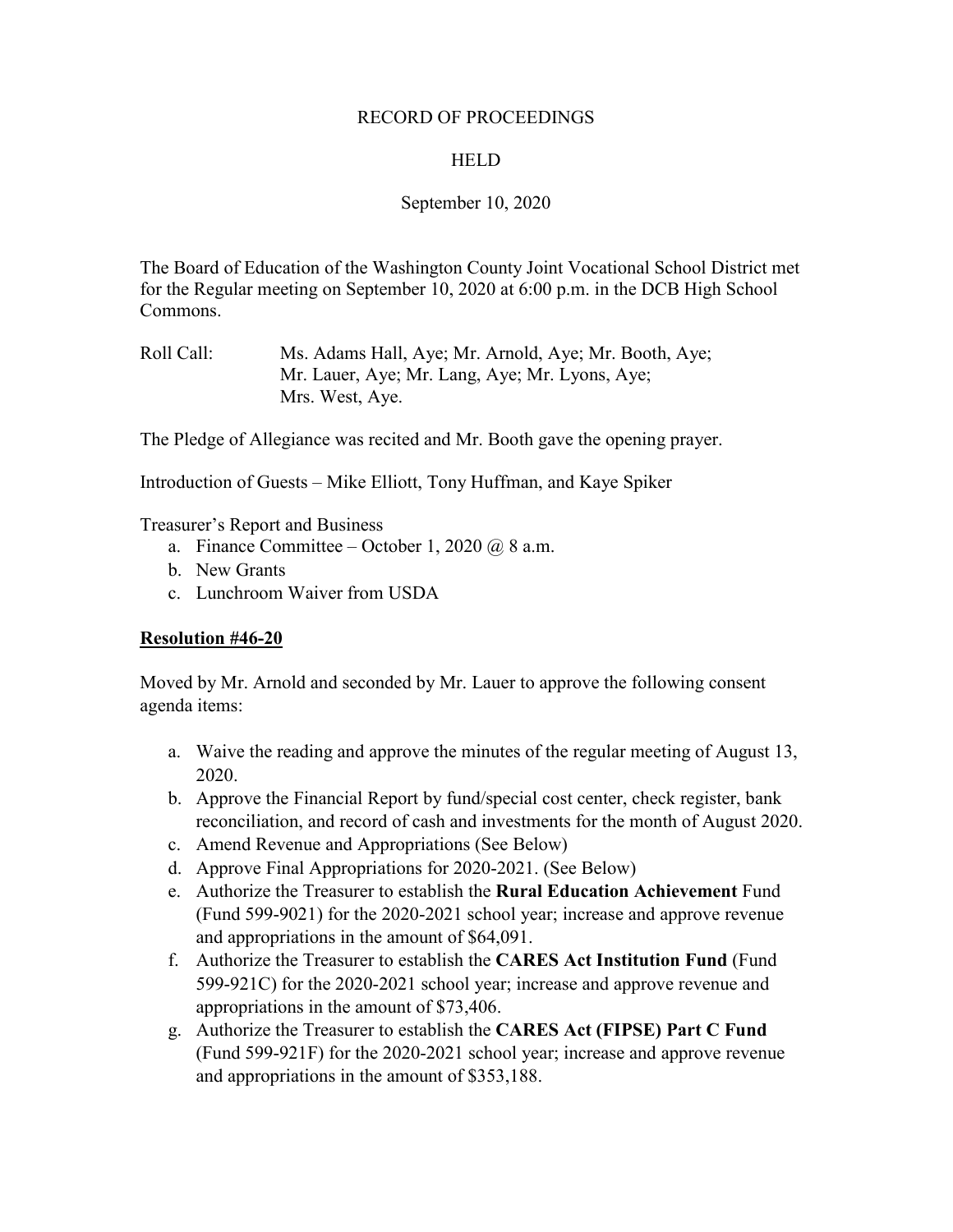# Page 6228 Minutes – Washington County JVS District September 10, 2020

# Roll Call: Ms. Adams Hall, Aye; Mr. Arnold, Aye; Mr. Booth, Aye; Mr. Lauer, Aye; Mr. Lang, Aye; Mr. Lyons, Aye; Mrs. West, Aye. President West declared the resolution adopted.

#### **WASHINGTON COUNTY CAREER CENTER** FY 21 CERTIFICATE/APPROPRIATIONS

|                                              | <b>Official</b><br><b>CERT</b> | <b>AMEND</b><br><b>CERT</b> | <b>TOTAL</b><br><b>AMENDED</b> | <b>TEMP</b><br>Approp | Permanent<br>Approp | <b>TOTAL</b><br><b>FINAL</b> |
|----------------------------------------------|--------------------------------|-----------------------------|--------------------------------|-----------------------|---------------------|------------------------------|
|                                              | 7/1/2020                       | 9/10/2020                   | <b>CERTIFICATE</b>             | 7/1/2020              | 9/13/2018           | <b>APPROPRIATIONS</b>        |
| <b>General Fund</b>                          | 12,932,272.19                  |                             | 12,932,272.19                  | 6.638.138.00          | 74,000.00           | 6,712,138.00                 |
|                                              |                                |                             |                                |                       |                     |                              |
| <b>Special Revenue Funds</b>                 |                                |                             |                                |                       |                     |                              |
| 007-0000 Staff Service Fund                  | 19,408.73                      |                             | 19,408.73                      | 1,500.00              |                     | 1,500.00                     |
| 007-9004 Morris Trust Fund                   | 100,000.00                     |                             | 100,000.00                     | 100,000.00            |                     | 100,000.00                   |
| 019-919F - Foundation Fund - Outdoor         | 46,552.23                      |                             | 46,552.23                      | 46,552.23             |                     | 46,552.23                    |
| 019-919J - JobsOhio                          | 200,052.50                     |                             | 200,052.50                     | 171,643.02            | 28,409.48           | 200,052.50                   |
| 467-9020 Student Wellness & Success          | 136,346.00                     |                             | 136,346.00                     | 136,346.00            |                     | 136,346.00                   |
| 499-916D Adult Diploma                       | 25,001.56                      |                             | 25,001.56                      | 25,000.00             |                     | 25,000.00                    |
| 499-919J Regional Job Training Grant         | 35,609.32                      |                             | 35,609.32                      | 35,609.32             |                     | 35,609.32                    |
| 501-9020 ASPIRE Grant                        | 24,739.40                      |                             | 24,739.40                      | 24,739.40             |                     | 24,739.40                    |
| 501-9021 ASPIRE Grant                        | 73,950.00                      |                             | 73,950.00                      | 73,950.00             |                     | 73,950.00                    |
| 510-9021 Coronavirus Relief Fund Grant       | 0.00                           |                             | 37,448.00                      | 0.00                  |                     | 37,448.00                    |
| 524-920S Carl Perkins - Secondary (FY20)     | 16,117.23                      |                             | 16,117.23                      | 16,117.23             |                     | 16,117.23                    |
| 524-921A Carl Perkins - Adult (FY21)         | 58,538.06                      |                             | 58,538.06                      | 58,538.06             |                     | 58,538.06                    |
| 524-921S Carl Perkins - Secondary (FY21)     | 159,822.58                     |                             | 159,822.58                     | 159,822.58            |                     | 159,822.58                   |
| 599-920C CARES Funding Student               | 73,406.00                      |                             | 73,406.00                      | 73,406.00             |                     | 73,406.00                    |
| 599-920R Rural Education Achievement         | 5,888.94                       |                             | 5,888.94                       | 5,888.94              |                     | 5,888.94                     |
| 599-921C CARES Funding Institution           | 0.00                           | 73,406.00                   | 73,406.00                      | 0.00                  | 73,406.00           | 73,406.00                    |
| 599-921F CARES Funding FIPSE                 | 0.00                           | 353,188.00                  | 353,188.00                     | 0.00                  | 353,188.00          | 353,188.00                   |
| 599-921R Rural Education Achievement         | 0.00                           | 64,091.00                   | 64,091.00                      | 0.00                  | 64,091.00           | 64.091.00                    |
|                                              |                                |                             |                                |                       |                     |                              |
| Total                                        | 975, 432.55                    | 490,685.00                  | 1,503,565.55                   | 929,112.78            | 519,094.48          | 1,485,655.26                 |
|                                              |                                |                             |                                |                       |                     |                              |
| <b>Capital Projects Funds</b>                | 351,831.54                     |                             | 351,831.54                     | 200,000.00            |                     | 200,000.00                   |
| 003 Permanent Improvement Fund               |                                |                             |                                |                       |                     |                              |
| Total                                        | 351,831.54                     | 0.00                        | 351,831.54                     | 200.000.00            | 0.00                | 200.000.00                   |
|                                              |                                |                             |                                |                       |                     |                              |
| <b>Enterprise</b>                            |                                |                             |                                |                       |                     |                              |
| 006 Lunchroom Fund                           | 344,330.86                     |                             | 344,330.86                     | 218,579.00            |                     | 218,579.00                   |
| 009 Uniform Supply Fund                      | 119,560.04                     |                             | 119,560.04                     | 53,532.00             |                     | 53,532.00                    |
| 011 Rotary-Customer Service                  | 168,680.64                     |                             | 168,680.64                     | 68,850.00             |                     | 68,850.00                    |
| 012 Adult Education Fund                     | 4,064,141.84                   |                             | 4,064,141.84                   | 2,840,379.00          |                     | 2,840,379.00                 |
|                                              |                                |                             |                                |                       |                     |                              |
|                                              |                                |                             |                                |                       |                     |                              |
| Total                                        | 4,696,713.38                   | 0.00                        | 4.696.713.38                   | 3.181.340.00          | 0.00                | 3,181,340.00                 |
|                                              |                                |                             |                                |                       |                     |                              |
| <b>Internal Service</b>                      |                                |                             |                                |                       |                     |                              |
|                                              |                                |                             | 0.00                           |                       |                     | 0.00                         |
| Fiduciary                                    |                                |                             |                                |                       |                     |                              |
| 007-9001 Scholarship Fund                    | 5,031.72                       |                             | 5,031.72                       | 1,500.00              |                     | 1,500.00                     |
| 007-9002 Mid Ohio Valley Council Scholarship | 0.00                           |                             | 0.00                           | 0.00                  |                     | 0.00                         |
| 007-9003 Marietta Foundation Fund            | 2,805.00                       |                             | 2,805.00                       | 2,800.00              |                     | 2,800.00                     |
| 022-0000 Pell Grants                         | 400,000.00                     |                             | 400,000.00                     | 400,000.00            |                     | 400,000.00                   |
| 022-9001 Unclaimed Funds                     | 1,161.80                       |                             | 1,161.80                       | 0.00                  |                     | 0.00                         |
| 200 Student Activity Fund                    | 105,081.21                     |                             | 105,081.21                     | 68,413.21             | 5,536.00            | 73,949.21                    |
|                                              |                                |                             |                                |                       |                     |                              |
| Total                                        | 514,079.73                     | 0.00                        | 514,079.73                     | 472,713.21            | 5,536.00            | 478,249.21                   |
|                                              |                                |                             |                                |                       |                     |                              |
| <b>TOTAL</b>                                 | 19,470,329.39                  | 490,685.00                  | 19,998,462.39                  | 11,421,303.99         | 598,630.48          | 12,057,382.47                |

 $8-5e$ p-2020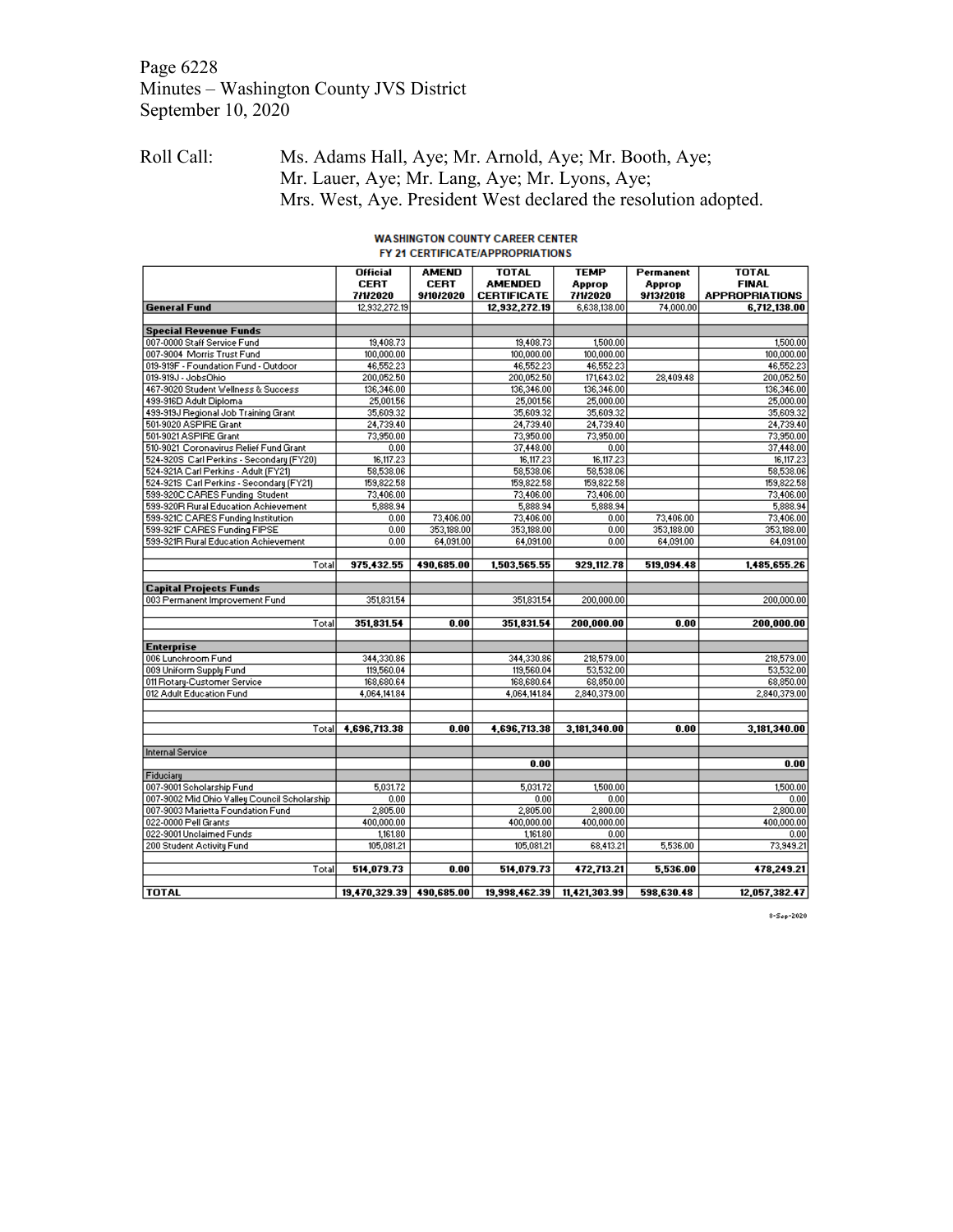Page 6229 Minutes – Washington County JVS District September 10, 2020

# **WASHINGTON COUNTY CAREER CENTER FY21 PERMANENT APPROPRIATIONS**

|              | Fund                                     |    | Temporary     |
|--------------|------------------------------------------|----|---------------|
|              |                                          |    | Appropriation |
|              | 001 General Fund                         | s  | 6,619,972.00  |
|              | 001-9992 Cap. & Maint. Set aside         |    | 92,166.00     |
| <b>TOTAL</b> |                                          |    | 6,712,138.00  |
|              | <b>Special Revenue Funds</b>             |    |               |
|              | 007-0000 Staff Service Fund              |    | 1,500.00      |
|              | 007-9004 Morris Trust Fund               |    | 100,000.00    |
|              | 019-919F Foundtions - Outdoor Training   |    | 46,552.23     |
|              | 019-919J JobsOHio                        |    | 200,052.50    |
|              | 467-9020 Student Wellness & Success      |    | 136,346.00    |
|              | 499-916D Ohio Adult Diploma Grant        |    | 25,000.00     |
|              | 499-919J Regional Job Training Grant     |    | 35,609.32     |
|              | 501-9020 ASPIRE Grant (FY20)             |    | 24,739.40     |
|              | 501-9021 ASPIRE Grant (FY21)             |    | 73,950.00     |
|              | 510-9021 Coronavirous Relief Fund (FY21) |    | 37,448.00     |
|              | 524-920S Secondary Carl Perkins (FY20)   |    | 16,117.23     |
|              | 524-921S Secondary Carl Perkins (FY21)   |    | 159,822.58    |
|              | 524-921A Adult Perkins (FY21)            |    | 58,538.06     |
|              | 599-920C CARES Student Fund              |    | 73,406.00     |
|              | 599-920C CARES Institution Fund          |    | 73,406.00     |
|              | 599-920C CARES (FIPSE) Fund              |    | 353,188.00    |
|              | 599-920R Rural Education Program (FY20)  |    | 5,888.94      |
|              | 599-921R Rural Education Program (FY21)  |    | 64,091.00     |
| <b>TOTAL</b> |                                          |    | 1,485,655.26  |
|              | <b>Capital Projects Funds</b>            |    |               |
| 003          | Permanent Improvement                    |    | 200,000.00    |
|              |                                          |    |               |
| <b>TOTAL</b> |                                          |    | 200,000.00    |
| Enterprise   |                                          |    |               |
| 006          | Lunchroom                                |    | 218,579.00    |
| 009          | <b>Uniform Supply</b>                    |    | 53,532.00     |
| 011          | Rotary - Customer Service                |    | 68,850.00     |
| 012          | <b>Adult Education</b>                   |    | 2,840,379.00  |
| <b>TOTAL</b> |                                          |    | 3,181,340.00  |
| Fiduciary    |                                          |    |               |
|              | 007-9001 Scholarship Fund                |    | 1,500.00      |
|              | 007-9002 Scholarship Fund/MOVMC          |    |               |
|              | 007-9003 Marietta Community Foundation   |    | 2,800.00      |
|              | 022-0000 Pell Grants                     |    | 400,000.00    |
|              | 022-9001 Unclaimed Funds                 |    |               |
|              | 200 Student Activity Fund (Memo Only)    |    | 73,949.21     |
| <b>TOTAL</b> |                                          |    | 478,249.21    |
|              | <b>GRAND TOTAL</b>                       | \$ | 12,057,382.47 |

**Board Resolution** 46-20 9/10/2020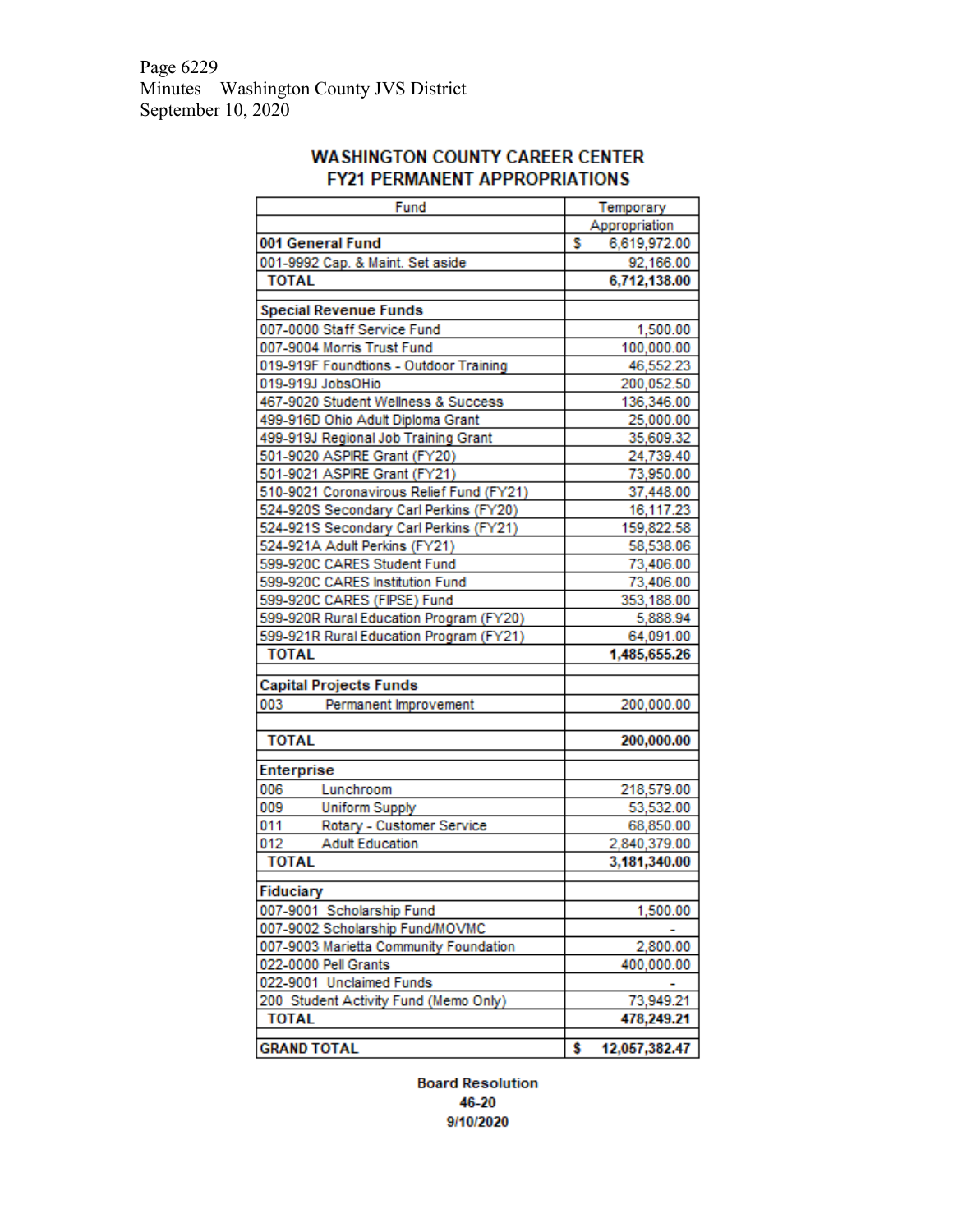Page 6230 Minutes – Washington County JVS District September 10, 2020

Superintendent's Report and Business

- a. Energy Bus Assembly September 3 and 4 for Students and Staff
- b. First Days of School
- c. Student Leadership Initiatives
- d. Southeast OSBA Recognition September 24 at 7:00 via Zoom

# **Resolution #47-20**

Moved by Mr. Booth and seconded by Mr. Arnold to approve the following consent agenda items:

- a. Accept the following donation:
	- 1. David Stacy, 696 Tresch Road, Fleming, OH 45729, donated a 2000 Nissan Sentra to the Auto Mechanics Program. David Stacy is the son of past board member Lonnie Stacy.
- b. Employ Adult Technical Training instructors for the year ending June 30, 2021:

| <b>Name</b>      | Area                          | Rate/Hr. | <b>Effective</b>   |
|------------------|-------------------------------|----------|--------------------|
| *Gene Bartlett   | <b>CDL</b>                    | \$30.00  | September 28, 2020 |
| **Charles "Brad" | <b>Industrial Maintenance</b> | \$26.00  | September 15, 2020 |
| Griffin          | Mechanic                      |          |                    |
| **Charles "Brad" | Instrumentation $&$           | \$26.00  | September 15, 2020 |
| Griffin          | Electricity                   |          |                    |
| *Ashley Hardesty | Aspire                        | \$21.60  | September 28, 2020 |
| *Ashley Hardesty | <b>STNA</b>                   | \$21.60  | September 28, 2020 |
| *Ashley Hardesty | Medical Billing               | \$21.60  | September 28, 2020 |
|                  | Specialist                    |          |                    |
| *Lindsey Lizer   | <b>Surgical Technologist</b>  | \$22.40  | September 28, 2020 |
| **Teresa Ott     | Aspire                        | \$20.80  | September 11, 2020 |
| *John Tansey     | Chemical Operator             | \$31.00  | September 28, 2020 |
| *John Tansey     | Chemical Technician           | \$31.00  | September 28, 2020 |
| *John Tansey     | <b>DIT</b>                    | \$45.00  | September 28, 2020 |
| Kenna Wagner     | <b>Medical Assistant</b>      | \$22.40  | September 11, 2020 |
| Kenna Wagner     | Medical Billing               | \$22.40  | September 11, 2020 |
|                  | Specialist                    |          |                    |
| *Brian Wise      | CDL                           | \$28.00  | September 28, 2020 |

(\*)-Amended from the original contract amount approved per Board Resolution #35-20.

(\*\*)-Pending BCI & FBI background checks.

- c. Employ the following substitute teachers at a rate of \$125/per day for 2020-2021 school year: Emily Ketelsen & Ann Stewart.
- d. Employ Lloyd D. Dennis, M.D. as consulting physician for the 2020-2021 school year. He is to be paid the sum of \$1.00 for his services.
- e. Approve WCCC Adult Technical Training 2022 Student Calendar. (Noted Below)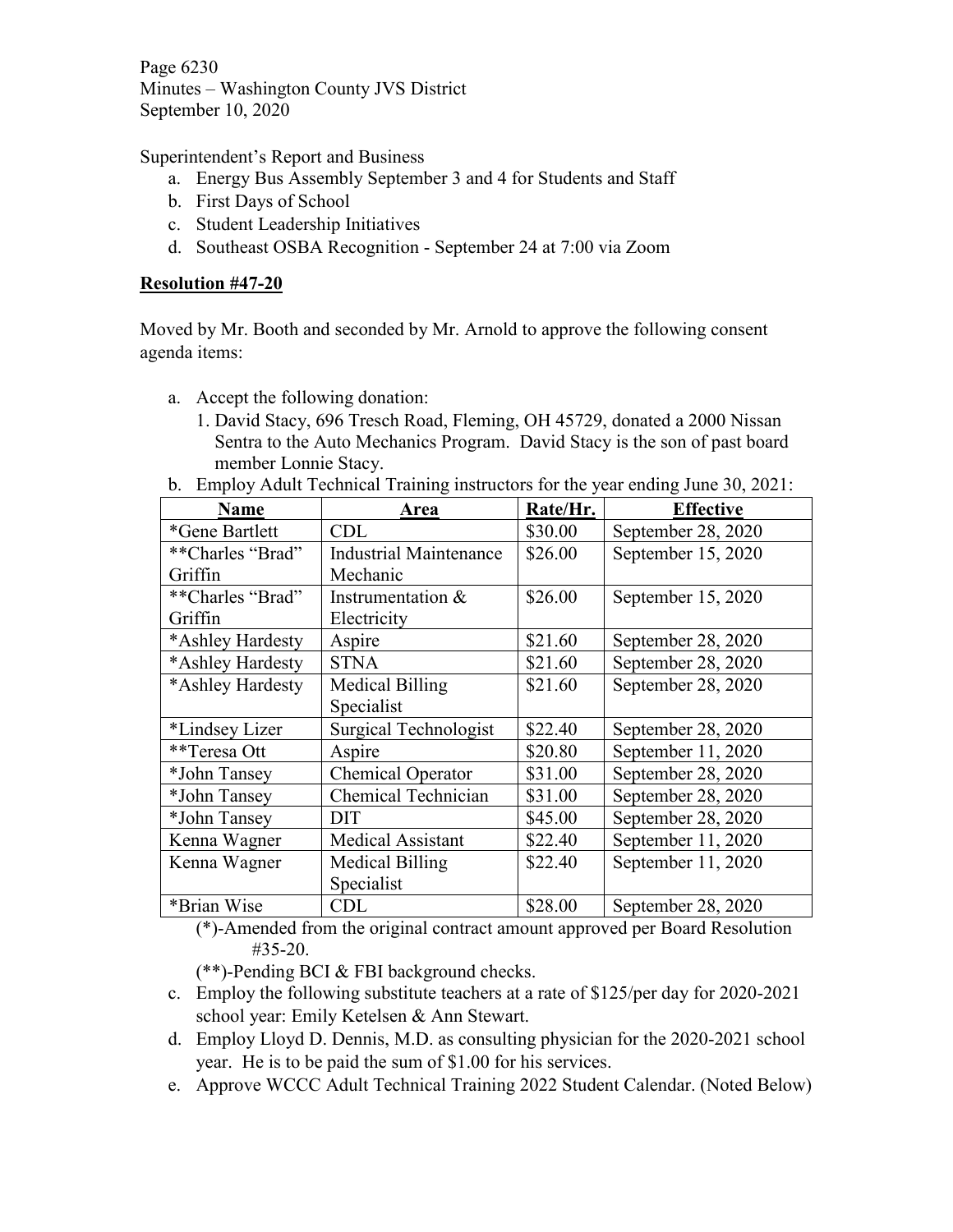Page 6231 Minutes – Washington County JVS District September 10, 2020

Roll Call: Ms. Adams Hall, Aye; Mr. Arnold, Aye; Mr. Booth, Aye; Mr. Lauer, Aye; Mr. Lang, Aye; Mr. Lyons, Aye; Mrs. West, Aye. President West declared the resolution adopted.

# **WCCC Adult Technical Training**

Calendar for Year 2022 (United States)



| January |                                              |              |  |  |  |  |  |  |  |
|---------|----------------------------------------------|--------------|--|--|--|--|--|--|--|
|         |                                              | T W T F<br>м |  |  |  |  |  |  |  |
|         |                                              |              |  |  |  |  |  |  |  |
|         | $2\bigodot 4$ 5 6 7 8<br>9 10 11 12 13 14 15 |              |  |  |  |  |  |  |  |
|         |                                              |              |  |  |  |  |  |  |  |
|         | 16 (17) 18 19 20 21 22                       |              |  |  |  |  |  |  |  |
|         | 23 24 25 26 27 28 29                         |              |  |  |  |  |  |  |  |
| 30 31   |                                              |              |  |  |  |  |  |  |  |

|   | February             |  |   |                     |     | March |  |   |                |  |   |                      |     |     |
|---|----------------------|--|---|---------------------|-----|-------|--|---|----------------|--|---|----------------------|-----|-----|
| s | м                    |  | W |                     | ∴ F | - s   |  | s | м              |  | W | $\mathbf{T}$         | - F | - s |
|   |                      |  |   | $1 \t2 \t3 \t4 \t5$ |     |       |  |   |                |  |   | 1 2 3 4 5            |     |     |
|   | 6 7 8 9 10 11 12     |  |   |                     |     |       |  |   |                |  |   | 6 7 8 9 10 11 12     |     |     |
|   | 13 14 15 16 17 18 19 |  |   |                     |     |       |  |   |                |  |   | 13 14 15 16 17 18 19 |     |     |
|   | 20 21 22 23 24 25 26 |  |   |                     |     |       |  |   |                |  |   | 20 21 22 23 24 25 26 |     |     |
|   |                      |  |   |                     |     |       |  |   | 27 28 29 30 31 |  |   |                      |     |     |

| April    |              |       |  |              |                        |     |  |  |  |
|----------|--------------|-------|--|--------------|------------------------|-----|--|--|--|
| <b>S</b> |              | M T W |  | $\mathbf{T}$ | - F                    | s   |  |  |  |
|          |              |       |  |              |                        | 2   |  |  |  |
|          | 3(4) 5 6 7 8 |       |  |              |                        | - 9 |  |  |  |
|          |              |       |  |              | 10 11 12 13 14 (15) 16 |     |  |  |  |
|          |              |       |  |              | 17 18 19 20 21 22 23   |     |  |  |  |
|          |              |       |  |              | 24 25 26 27 28 29 30   |     |  |  |  |

| Mav |                      |  |  |                  |  |     |  |  |  |
|-----|----------------------|--|--|------------------|--|-----|--|--|--|
| s   |                      |  |  | MTWTF            |  | - S |  |  |  |
| 1.  |                      |  |  | 2 3 4 5 6        |  |     |  |  |  |
| 8   |                      |  |  | 9 10 11 12 13 14 |  |     |  |  |  |
|     | 15 16 17 18 19 20 21 |  |  |                  |  |     |  |  |  |
|     | 22 23 24 25 26 27 28 |  |  |                  |  |     |  |  |  |
|     | 29.60331             |  |  |                  |  |     |  |  |  |

| June |   |                      |  |             |       |   |  |  |  |
|------|---|----------------------|--|-------------|-------|---|--|--|--|
|      | M | $\mathbf{T}$         |  |             | W T F | S |  |  |  |
|      |   |                      |  | $1 \t2 \t3$ |       |   |  |  |  |
| 5.   |   | 6 7 8 9 10 11        |  |             |       |   |  |  |  |
|      |   | 12 13 14 15 16 17 18 |  |             |       |   |  |  |  |
|      |   | 19 20 21 22 23 24 25 |  |             |       |   |  |  |  |
|      |   | 26 27 28 29 30       |  |             |       |   |  |  |  |

| July |  |                               |  |  |  |   |  |  |  |
|------|--|-------------------------------|--|--|--|---|--|--|--|
| S.   |  | <b>MTWTFS</b>                 |  |  |  |   |  |  |  |
|      |  |                               |  |  |  | 2 |  |  |  |
|      |  | $3\left(4\right)$ (5) 6 7 8 9 |  |  |  |   |  |  |  |
|      |  | 10 11 12 13 14 15 16          |  |  |  |   |  |  |  |
|      |  | 17 18 19 20 21 22 23          |  |  |  |   |  |  |  |
|      |  | 24 25 26 27 28 29 30          |  |  |  |   |  |  |  |
| 31   |  |                               |  |  |  |   |  |  |  |

| August      |  |                      |  |  |  |  |  |  |  |  |
|-------------|--|----------------------|--|--|--|--|--|--|--|--|
| s           |  | <b>MTWTFS</b>        |  |  |  |  |  |  |  |  |
|             |  | 1 2 3 4 5 6          |  |  |  |  |  |  |  |  |
| $7^{\circ}$ |  | 8 9 10 11 12 13      |  |  |  |  |  |  |  |  |
|             |  | 14 15 16 17 18 19 20 |  |  |  |  |  |  |  |  |
|             |  | 21 22 23 24 25 26 27 |  |  |  |  |  |  |  |  |
|             |  | 28 29 30 31          |  |  |  |  |  |  |  |  |

| September |                      |              |     |  |    |   |  |  |  |  |
|-----------|----------------------|--------------|-----|--|----|---|--|--|--|--|
| s         | м                    | $\mathbf{T}$ | W T |  |    |   |  |  |  |  |
|           |                      |              |     |  | 12 | 3 |  |  |  |  |
|           | 4(5)678910           |              |     |  |    |   |  |  |  |  |
|           | 11 12 13 14 15 16 17 |              |     |  |    |   |  |  |  |  |
|           | 18 19 20 21 22 23 24 |              |     |  |    |   |  |  |  |  |
|           | 25 (26) 27 28 29 30  |              |     |  |    |   |  |  |  |  |

| October              |  |  |  |                      |  |   |  |  |  |  |
|----------------------|--|--|--|----------------------|--|---|--|--|--|--|
|                      |  |  |  | SMTWTF               |  | s |  |  |  |  |
|                      |  |  |  |                      |  |   |  |  |  |  |
|                      |  |  |  | 2 3 4 5 6 7 8        |  |   |  |  |  |  |
|                      |  |  |  | 9 10 11 12 13 14 15  |  |   |  |  |  |  |
|                      |  |  |  | 16 17 18 19 20 21 22 |  |   |  |  |  |  |
| 23 24 25 26 27 28 29 |  |  |  |                      |  |   |  |  |  |  |
| 30 31                |  |  |  |                      |  |   |  |  |  |  |

| November |  |  |                |  |                                     |  |  |  |  |
|----------|--|--|----------------|--|-------------------------------------|--|--|--|--|
|          |  |  | w              |  |                                     |  |  |  |  |
|          |  |  | -23            |  |                                     |  |  |  |  |
| 6.       |  |  |                |  | $8 \t 9 \t 10 \t (1) \t 12$         |  |  |  |  |
|          |  |  | 13 14 15 16 17 |  | 18 19                               |  |  |  |  |
|          |  |  |                |  | 20 21 22 23 29 25 26<br>27 28 29 30 |  |  |  |  |
|          |  |  |                |  |                                     |  |  |  |  |

| December |   |              |     |  |                        |                |  |  |
|----------|---|--------------|-----|--|------------------------|----------------|--|--|
| s.       | м | $\mathbf{T}$ | W T |  |                        | s              |  |  |
|          |   |              |     |  | 12                     | $\overline{3}$ |  |  |
|          |   |              |     |  | 5 6 7 8 9 10           |                |  |  |
|          |   |              |     |  | 11 12 13 (14) 15 16 17 |                |  |  |
|          |   |              |     |  | 18 19 20 21 22 23 24   |                |  |  |
|          |   |              |     |  | 25 26 27 28 29 30 31   |                |  |  |